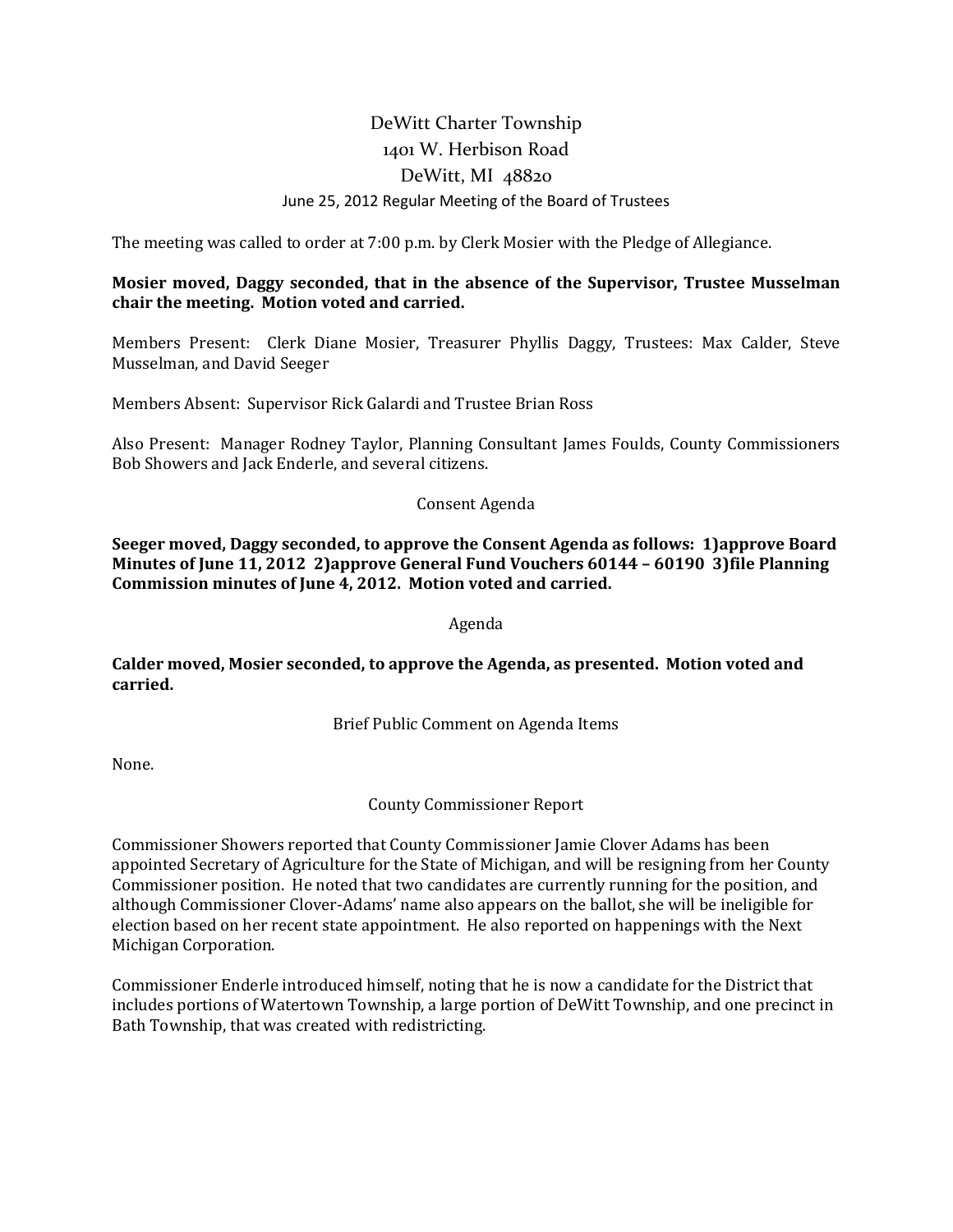#### Public Hearing – Tin Can DeWitt Liquor License Consideration Resolution 2012-6-11

Chair Musselman called to order the Public Hearing at 7:08 p.m. to hear comments relative to an application for a Liquor License from Doug Johns, Nick and Jim Vlahakis, for a Tin Can DeWitt to be located in the DeWitt Shopping Center on Schavey Road.

Clerk Mosier noted no public comments were received in response to the published Notice of Public Hearing. She also explained the investigation process which has taken place relating to this application.

Doug Johns, 710 E. Geneva, applicant, introduced his wife, Christie, explaining that he and his family have lived in the City of DeWitt for 13 years, and they look forward to expanding locally with their third Tin Can operation. He answered questions from the Board regarding the proposed operation.

Scott Despins, 1348 Lacosta, and Mike Schott, 1338 Lacosta, both commented in support of the proposed Tin Can DeWitt.

Seeger moved, Daggy seconded, to adjourn the Public Hearing at 7:16 p.m. Motion voted and carried.

Calder moved, Daggy seconded, to adopt Resolution 2012-6-11, for Local Government Approval, for the Tin Can DeWitt LLC, for a Class C and SDM Liquor License with Dance and Entertainment Permit, to be located at 13175 Schavey Road, DeWitt, recommended for Tentative Approval, subject to Final Approval when the site meets building and zoning requirements.

AYES: Calder, Daggy, Mosier, Musselman, Seeger NAYS: None Motion carried.

Correspondence

Correspondence included the following: meeting notice and Rural Recycling information from Waste Management; Activity Report; Employee Appreciation save the date reminder.

#### UNFINISHED BUSINESS

None.

## NEW BUSINESS SUP 12-990001 Brian Steward/Brian's Automotive

Planning Consultant Foulds reviewed his memo dated June 20, 2012, relating to the application for SUP 12-990001, for Brian's Automotive, to operate a vehicle maintenance and repair shop, along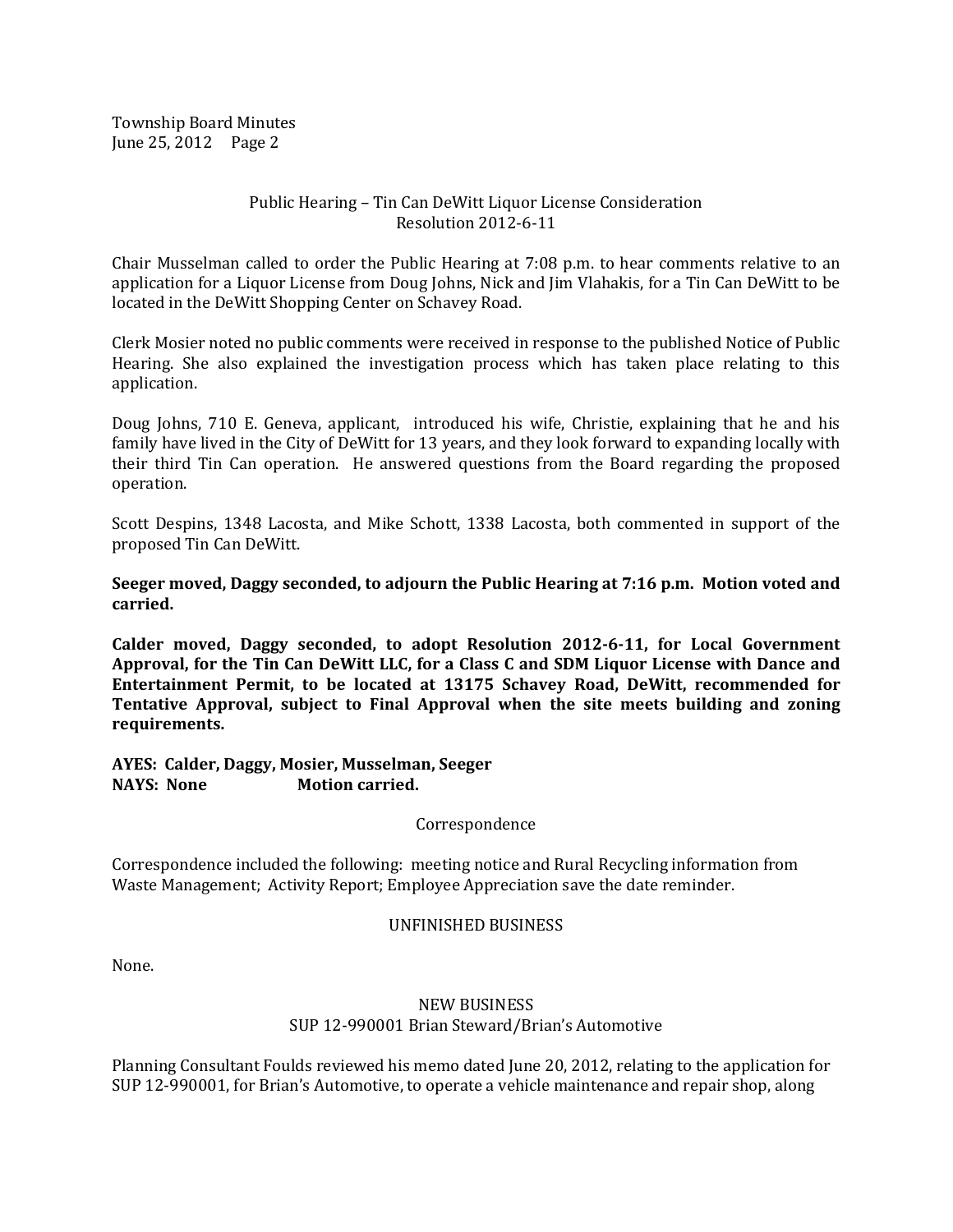with the sale of used cars, located on a .34 acre parcel on the northeast corner of Turner and Sheridan Roads, and the Planning Commission's consideration and recommendation for the same.

Clerk Mosier requested that Foulds review the process for how the original application hours resulted in the hours recommended for approval by the Planning Commission. Foulds explained the process of working with the applicant which resulted in the hours of operations recommended by the Planning Commission for approval. He noted that the Planning Commission deliberated the hours at length.

Clerk Mosier noted that she lives on Turner and drives by this location often. She noted that she does not believe the proposed hours and Sunday operational hours are a compromise that considers the residential development in the area. She stated that if the Township wants and needs to consider mixed uses, especially in the southern tier, then a true compromise between uses is necessary, and these proposed hours appear to be beyond those of other automotive repair operations within the Township.

Treasurer Daggy commented that the number of vehicles on the site and the late hours being operated create an undesirable situation. She stated that the vehicles parked here create a situation where motorists cannot enter the intersection safely because clear vision is not possible.

Trustee Calder stated that he believes the recommended hours may a problem, especially the Sunday hours.

The Steward brothers, owners and operators of Brian's Automotive, spoke. They explained their need to operate longer hours, hoping that their business will grow and soon require a second shift for automotive repair. It is their desire to have this SUP accommodate hours for their future growth. He explained that the long hours they currently operate are necessary for their success and they are just trying to get this new business into a situation where they can earn a living.

Alan Tabor, 16960 Turner, stated that he lives across from the automotive operation. He explained that he has lived at that location for almost 40 years, and he understands that business is important to our Township. He stated that since June  $5<sup>th</sup>$  at 10:00 p.m when he called to police to complain about noise at the business, he has kept a log of the following: 1)late hours when there was excessive noise, sometimes so loud that he cannot hear his television when his windows are closed 2)watching those in the establishment drinking, and the more they drink the louder they get, and then disagreements ensue becoming even louder 3)profanity so loud that his grandchildren can hear 4)evenings when the drinking and loud noise continue so late that he knows someone spends the night in the building 4)he noted that the worst of these situations occurs after 5:00 p.m. and it occurs often, as his date log documents. He requested that the business be allowed to operate during regular business hours only, such at 8:00 untill 5 or 6 o'clock. He stated that he is not the only one in the neighborhood to complain, and sometimes people hesitate to come forward. He also noted that he has complained to the police several times, and he or his wife have visited the Township Hall on several occasions to complain.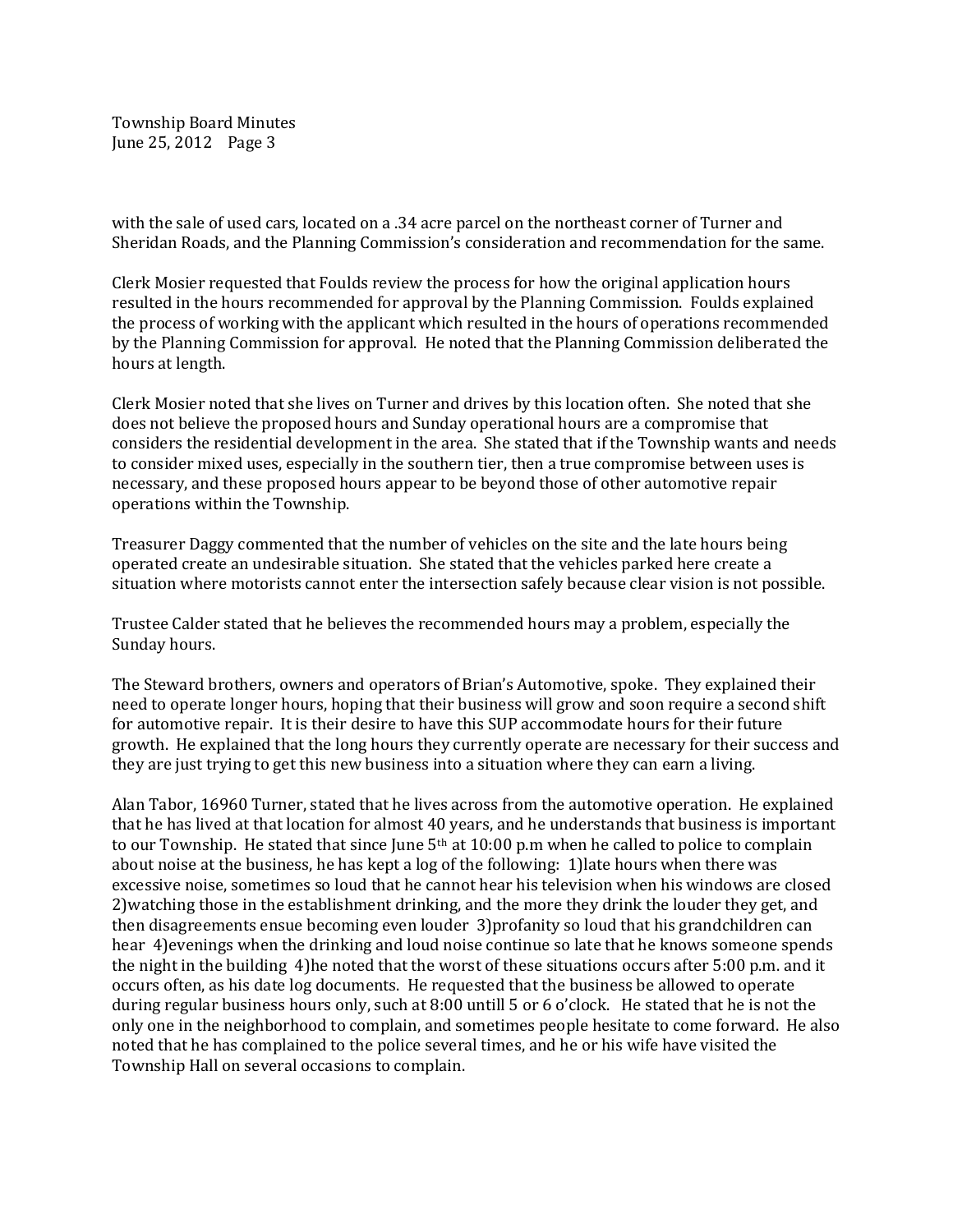Lengthy discussion included the need to reduce the hours on the Special Use Permit, and whether the Board can change those hours. Planning Consultant Foulds stated that he believes the hours can be changed by the Board, without the need to return the SUP to the Planning Commission. Other options regarding whether an automatic review of the SUP would be beneficial, or if the hours could be changed in the future without the need for further public input or Board action, were discussed.

Mosier moved, Calder seconded, to approve, based on a unanimous recommendation from the Planning Commission, Special Use Permit 12-990001 from Brian's Automotive to operate a vehicle maintenance and repair shop along with the sale of used cars on the property located at 16987 Turner Street, Lansing, MI, changing the hours of operation for the vehicle maintenance and repair to 7 am to 7 pm, Monday through Saturday, with no Sunday vehicle maintenance or repair, recommended on the following basis: A)that the applicant mark the required parking spaces appropriately B)that the west property line along Turner Road shall be curbed with one drive opening at the appropriate location as deemed by the Clinton County Road Commission C)that the applicant does not park vehicles within the clear vision area per the requirements of Section 42-1280-Clear Site Triangle of the Zoning Ordinance D)that the applicant shall provide a screening fence on the east property line from the south end of the building to the right of way line E)that the following requirements of Section 42- 1242 (6) and signage requirements of Article III of the Zoning Ordinance be complied with F)the hours of operation for vehicle maintenance and repair shall be between 7 a.m. to 7 p.m. Monday through Saturday, with no Sunday vehicle maintenance or repair G)that the applicant complies with the MDEQ requirements and approvals for the removal of the underground storage tanks H)that the applicant conforms to the recommended hours of operation immediately after adoption I)that the applicant implements conditions A and C within thirty days after adoption I that the DeWitt Charter Township Fire Department be notified prior to the removal of the underground storage tanks. Motion voted and carried.

RO12-880001 Eastbrook Companies(Ridge Rock Subdivision Phase II)

Planning Consultant Foulds reviewed his memo dated June 20, 2012, regarding Rezoning Request 12-880001 from Michael McGraw representing Eastbrook Companies (Ridge Rock Subdivision Phase II). He noted that during the process when the Planning Commission was considering this request, the applicant voluntarily filed an amendment to the request under Section 42-106 of the DeWitt Charter Township Codified Zoning ordinance, to conditionally rezone the property to the R4 Residential District, and restrict permitted land uses to single family development only. Considering this change, the Planning Commission unanimously recommended approval subject to the conditions recommended.

Chair Musselman thanked the applicant for being willing to work with the residents in the area. Mike McGraw, representing the applicant, explained their plan for the project.

Kathleen Kelly, 3950 Norway Pine Drive, stated that she would like to see this rezoning delayed, and further discussion make the zoning more like that of their neighborhood. (A letter from Kathleen Kelly was included in the Board's packet further explaining her position on the issue.)

Kirk Waddell, 13401 Norway Pine Drive, questioned the process, where this matter goes from here, and whether there will be further opportunity for public comment.